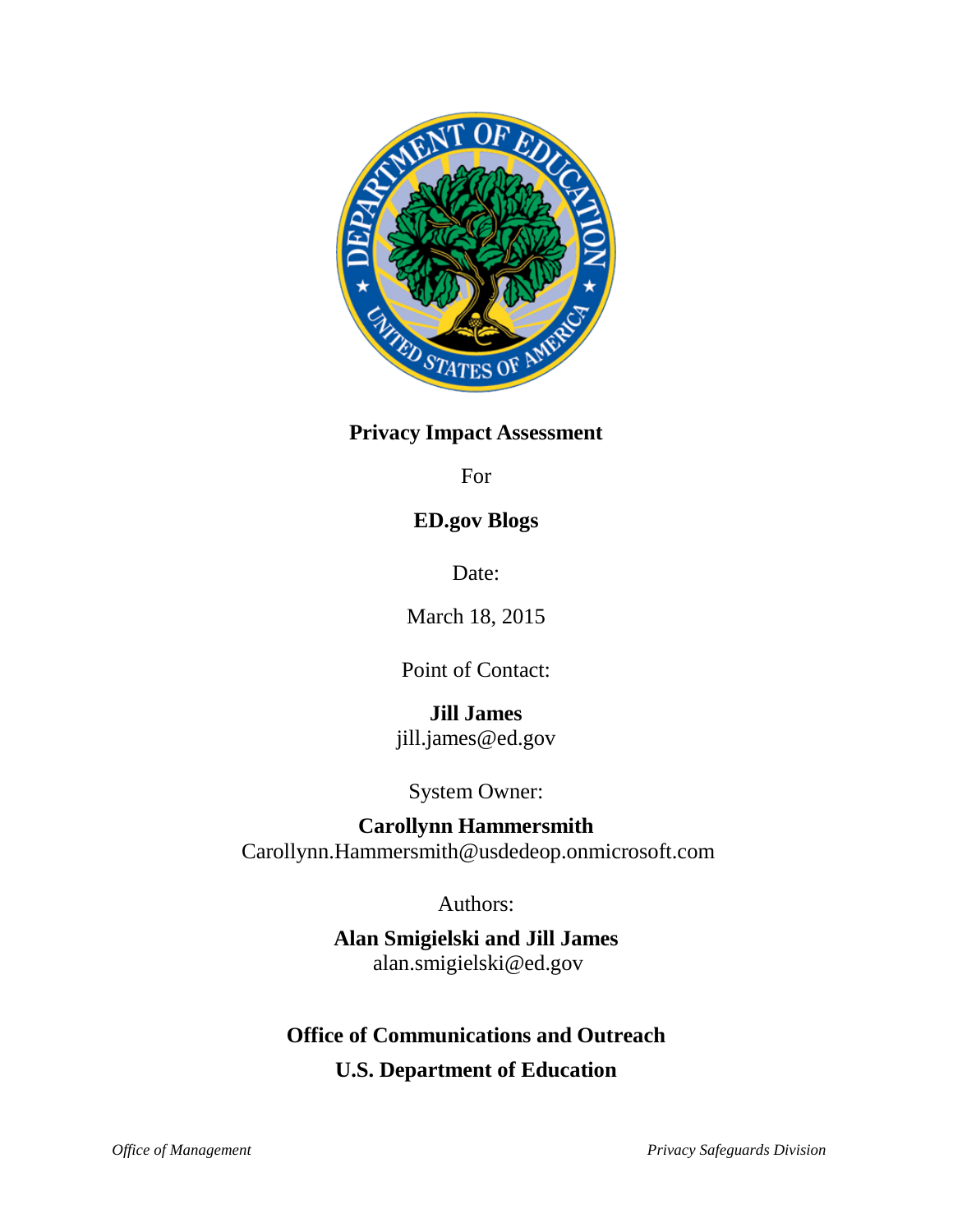

### **1. System Information.**

*Describe the system - include system name, system acronym, and a description of the system, to include scope, purpose and major functions. Indicate whether the system is new or existing and whether or not the PIA is new or being updated from a previous version; specify whether the system is "agency" or "contractor."*

The Secretary's Homeroom Blog and office and initiative blogs hosted on www.ed.gov (at www.ed.gov/blog and www.ed.gov/edblogs respectively) are WordPress blog instances that support the Department of Education's (ED) efforts to facilitate an ongoing dialogue with the American public on education issues. Blog articles provide insights on the activities of schools, programs, grantees, and other education stakeholders to promote continuing discussion of educational innovation and reform. Articles do not endorse any educational product, service, curriculum or pedagogy.

## **2. Legal Authority.**

*Cite the legal authority to collect and use this data. What specific legal authorities, arrangements, and/or agreements regulate the collection of information?*

The President's Memorandum on Transparency and Open Government (January 21, 2009) and the Director of the Office of Management and Budget's (OMB) Open Government Directive Memorandum (December 8, 2009), direct agencies to harness new technologies to engage the public and provide concrete steps to implement the system of transparency, participation, and collaboration. They also encourage the solicitation of public feedback to identify information of the greatest use to the public, assess and improve levels of collaboration, and identify new opportunities for cooperation in government.

In response to this Memorandum, ED developed its Open Government Plan. http://www.ed.gov/open/plan. This plan encourages public participation using web-based collaboration tools and will use such tools to engage the public. Accordingly, the Department uses social media websites or applications for external relations (such as communications, outreach, and public dialogue), to provide information about or from the Department, to encourage citizen participation, engagement, and collaboration, to provide a new channel for ED to broadcast core messages targeted at the ED community and to provide customer service. The Department uses these tools to make information and services

widely available, while promoting transparency and accountability. Any information that ED places on a social media website or application will also be made available through ED's official website (www.ed.gov), or other official means, whenever possible. The Department also has authority to perform "public information functions, including the provision,

through the use of the latest technologies, of useful information about education and related opportunities to students, parents, and communities." 20 U.S.C. Section 3412(e) (2). Although ED uses social media websites and applications, it does not actively seek sensitive PII, nor does it collect, maintain, or disseminate sensitive PII from individuals who interact with its authorized social media websites and applications.

In very limited circumstances, ED may use the minimum amount of non-sensitive PII that it receives if that information is necessary for the proper performance of agency functions and has practical utility. OMB Circular A-130. For example, if a user provides an e-mail address, and requests the Department to respond, ED may use the e-mail address only to respond.

Office of Management and Budget's Memorandum "Social Media, Web-Based Interactive Technologies, and the Paperwork Reduction Act"

http://www.whitehouse.gov/sites/default/files/omb/assets/inforeg/SocialMediaGuidance\_04072010.pdf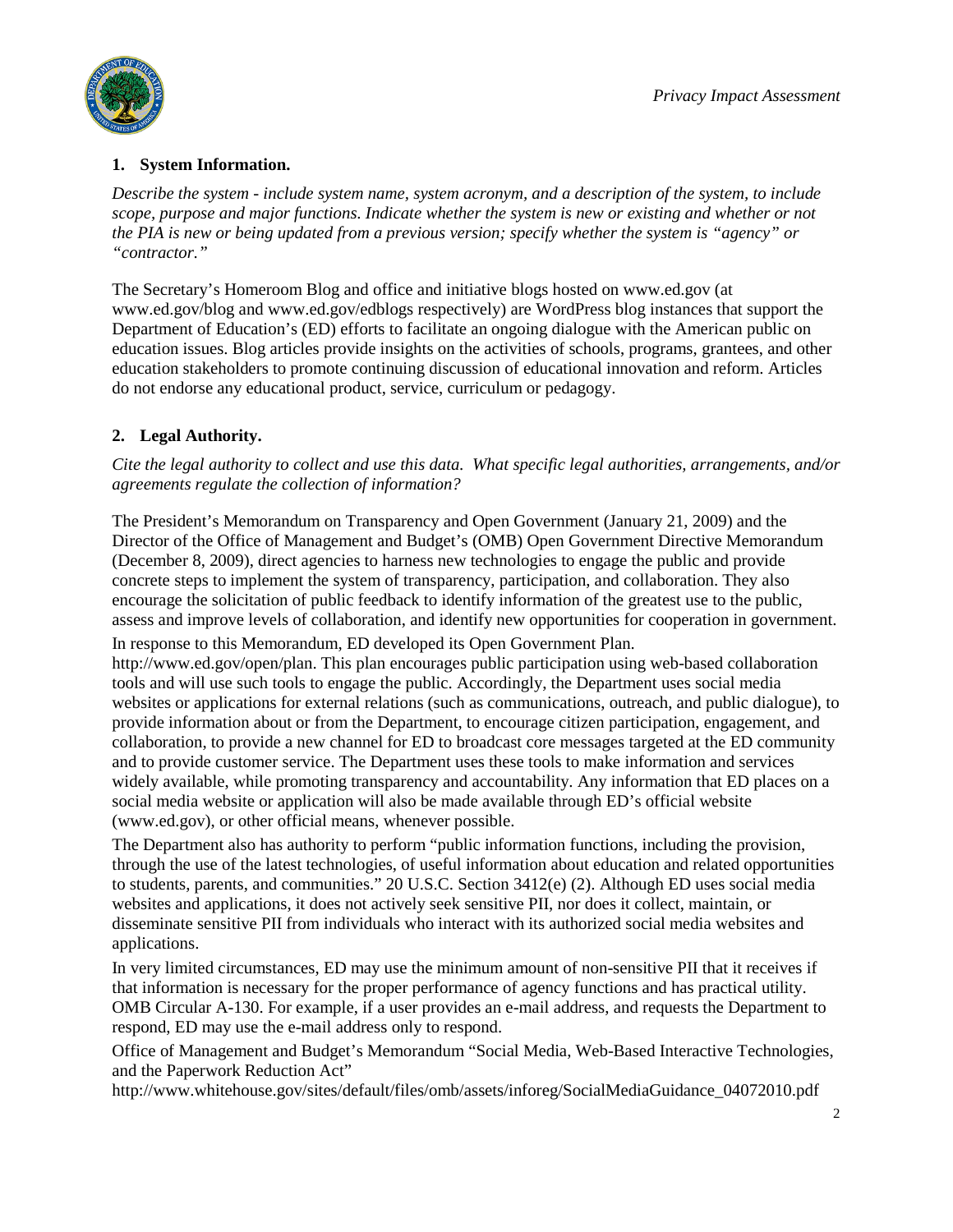

addresses the "applicability of the PRA to social media and web-based interactive technologies," including blogs. The memo explains that "certain uses of social media and web-based interactive technologies will be treated as equivalent to activities that are currently excluded from the PRA." It continues:

"Notably, OMB's regulations implementing the PRA exclude facts or opinions provided in response to general solicitations published in the Federal Register or other publications. As agencies increasingly use web-based technologies as a means of 'publishing' such solicitations, OMB believes that it is appropriate to exclude these activities as well. This Memorandum identifies a series of other activities that, consistent with the text and purposes of the PRA, OMB has determined may be excluded from its purview. Such activities include many uses of wikis, the posting of comments, the conduct of certain contests, and the rating and ranking of posts or comments by website users."

## **3. Characterization of the Information.**

*What elements of personally identifiable information (PII) are collected and maintained by the system (e.g., name, social security number, date of birth, address, phone number)? What are the sources of information (e.g., student, teacher, employee, university)? How is the information collected (website, paper form, on-line form)? Is the information used to link or cross-reference multiple databases?*

ED has several external blogs managed by program offices. These blogs increase ED's online presence and are another method for the public to interact with ED. Each blog has the functionality to allow readers to comment with a screen name and requires them to provide an e-mail address. The e-mail address is not visible to other blog readers. This information is not used to link or cross-reference any other databases. The Homeroom Blog (www.ed.gov/blog) occasionally collects a user's first name, last name, and e-mail address for event registration purposes, and in some cases, ED collects informal feedback and stories. For informal feedback, name and email address are not required. In some blog posts that collect informal feedback, users can also choose whether to opt in to the Department's newsletter.

### **4. Why is the information collected?**

*How is this information necessary to the mission of the program, or contributes to a necessary agency activity? Given the amount and any type of data collected, discuss the privacy risks (internally and/or externally) identified and how they were mitigated.*

ED collects the screen name and e-mail address of commenters on ED blogs for the purpose of blog moderation. These fields facilitate commenting and discussion and allow moderation of the blog where necessary.

Individuals may comment on items posted on blogs. The individual must provide a screen name and a valid email address. Only the screen name is visible to the public. Both the e-mail and screen name have been voluntarily shared with ED, and are captured and saved through ED's records management processes. The screen names and email addresses are not used for any other purpose.

For blog posts seeking informal feedback, the feedback form explains that the information provided, and the users first name, may be used in Department of Education communications and on the website and blog.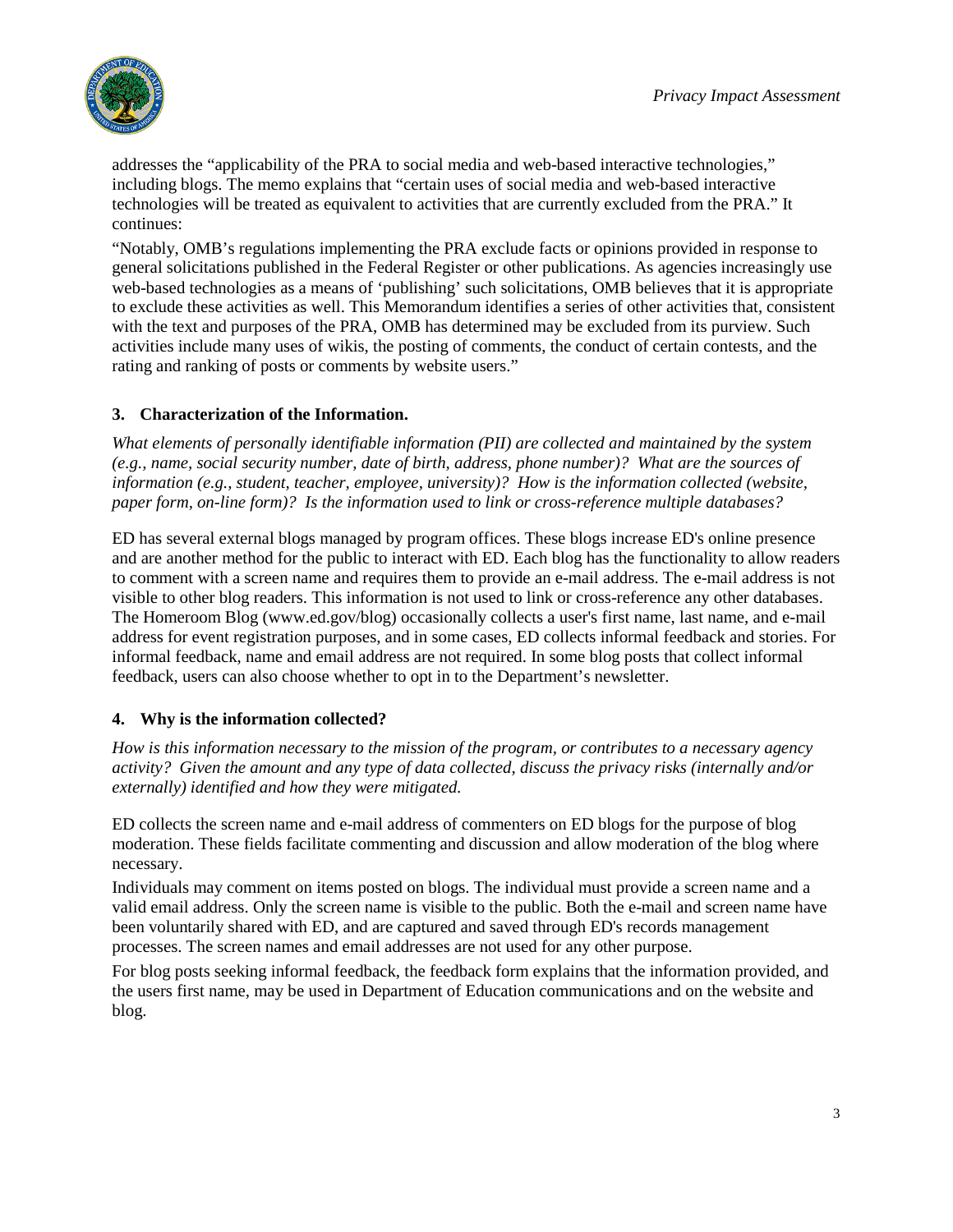

#### **5. Social Security Number (SSN).**

*If an SSN is collected and used, describe the purpose of the collection, the type of use, and any disclosures. Also specify any alternatives that you considered, and why the alternative was not selected. If system collects SSN, the PIA will require a signature by the Assistant Secretary or designee. If no SSN is collected, no signature is required.*

ED Blogs do not collect SSNs.

### **6. Uses of the Information.**

*What is the intended use of the information? How will the information be used? Describe all internal and/or external uses of the information. What types of methods are used to analyze the data? Explain how the information is used, if the system uses commercial information, publicly available information, or information from other Federal agency databases.*

E-mail address and screen name are collected when blog readers voluntarily elect to comment on a blog post. These fields facilitate commenting and discussion and allow moderation of the blog where necessary. The information from blog comments is not used for any other purpose.

Information collected from informal forms is used internally to help get an idea of different public reactions. Publicly, the information, including first name and examples from the stories they opted to provide, may be used in Department speeches or public-facing communications.

#### **7. Internal Sharing and Disclosure.**

*With which internal ED organizations will the information be shared? What information is shared? For what purpose is the information shared?*

All of the comments captured through the management of ED's blogs consist of information that is or was publicly accessible. E-mail addresses provided by commenters are accessible only to blog admin staff. PII that has been removed from a blog comment in accordance with our comment and posting policy is retained in the records of the office that manages the blog.

### **8. External Sharing and Disclosure.**

*With what external entity will the information be shared (e.g., another agency for a specified programmatic purpose)? What information is shared? For what purpose is the information shared? How is the information shared outside of the Department? Is the sharing pursuant to a Computer Matching Agreement (CMA), Memorandum of Understanding or other type of approved sharing agreement with another agency?*

All comments and screen names captured through the management of ED's blogs are information that is or was publicly accessible.

E-mail addresses provided by commenters are not shared outside the Department and are not shared pursuant to a CMA, MOU or other type of sharing agreement with another agency.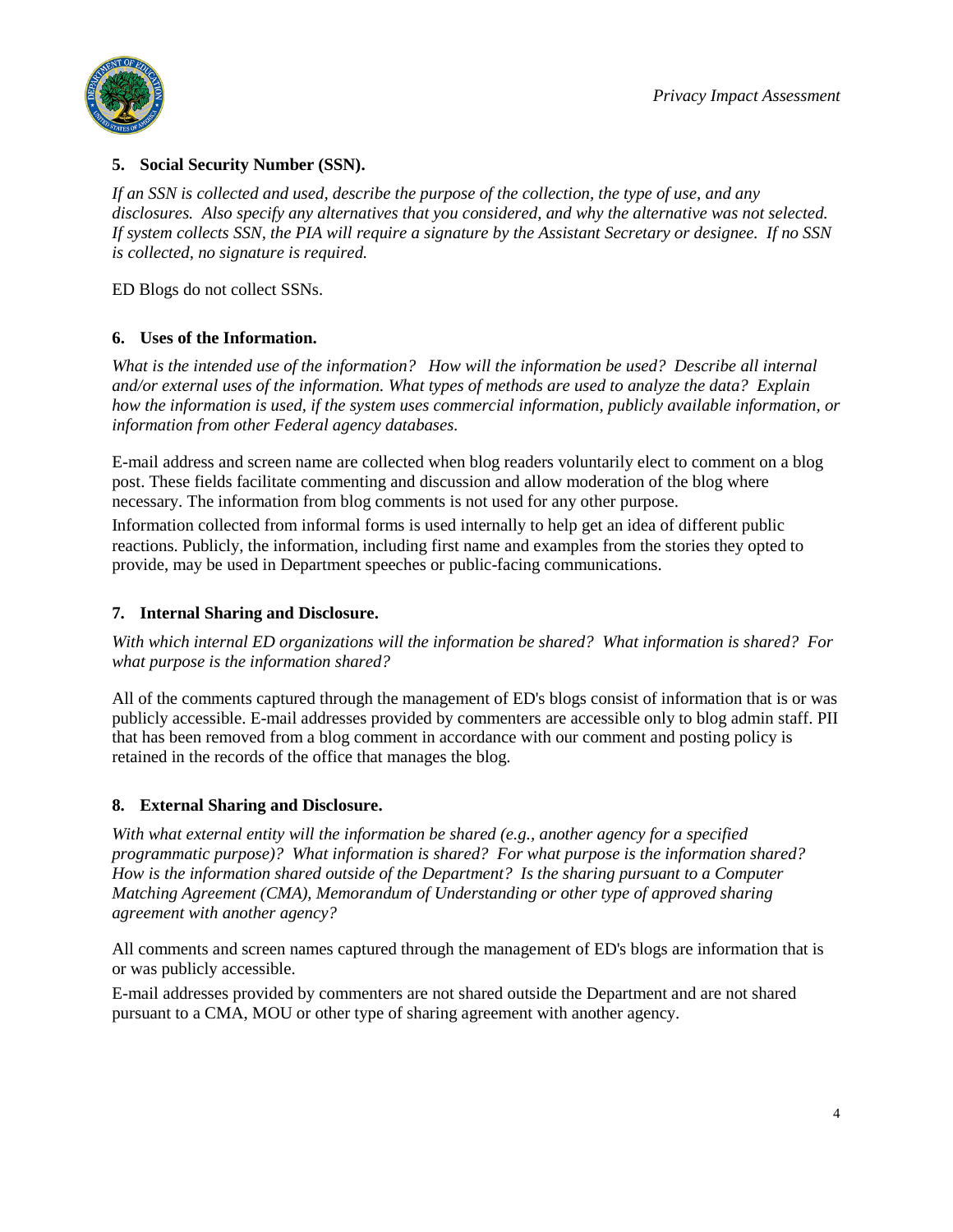

### **9. Notice.**

*Is notice provided to the individual prior to collection of their information (e.g., a posted Privacy Notice)? What opportunities do individuals have to decline to provide information (where providing the information is voluntary) or to consent to particular uses of the information (other than required or authorized uses), and how individuals can grant consent?* 

All information collected through ED's blogs is information voluntarily shared by individuals with ED. On each blog maintained by ED, there is a link to the blog's comment and posting policy. The comment and posting policy tell visitors: "To protect your own privacy and the privacy of others, please do not include personally identifiable information, such as name, Social Security number, addresses, phone numbers or email addresses in the body of your comment. If you do voluntarily include your name in a comment, which we generally do not recommend, that comment may or may not be posted on these pages. If your comment is posted, your name may be redacted or removed. In no circumstances will comments be posted that contain Social Security numbers, addresses, email address, phone numbers, or similar personally identifiable information." The privacy policy is available at http://www.ed.gov/blog/comments-policy/.

## **10. Web Addresses.**

*List the web addresses (known or planned) that have a Privacy Notice.*

The privacy policy is available at http://www.ed.gov/blog/comments-policy/.

## **11. Security.**

*What administrative, technical, and physical security safeguards are in place to protect the PII? Examples include: monitoring, auditing, authentication, firewalls, etc. Has a C&A been completed? Is the system compliant with any federal security requirements?* 

All PII is secured in accordance with ED's internal directive on PII. In particular, sensitive PII removed from a blog in accordance with the comment and posting policy is stored electronically in a passwordprotected file.

### **12. Privacy Act System of Records.**

*Is the information within the system retrieved by personal identifier? If so, is a system of records being created or altered under the Privacy Act, 5 U.S.C. 552a? Is this a Department-wide or Federal Government-wide SORN? If a SORN already exists, what is the SORN Number?* 

A system of record notice is not needed because the information collected is not retrieved by any personal identifiers. Therefore, a system of record as defined by the Privacy Act is not being created and the reporting requirements of OMB Circular A-130 do not apply.